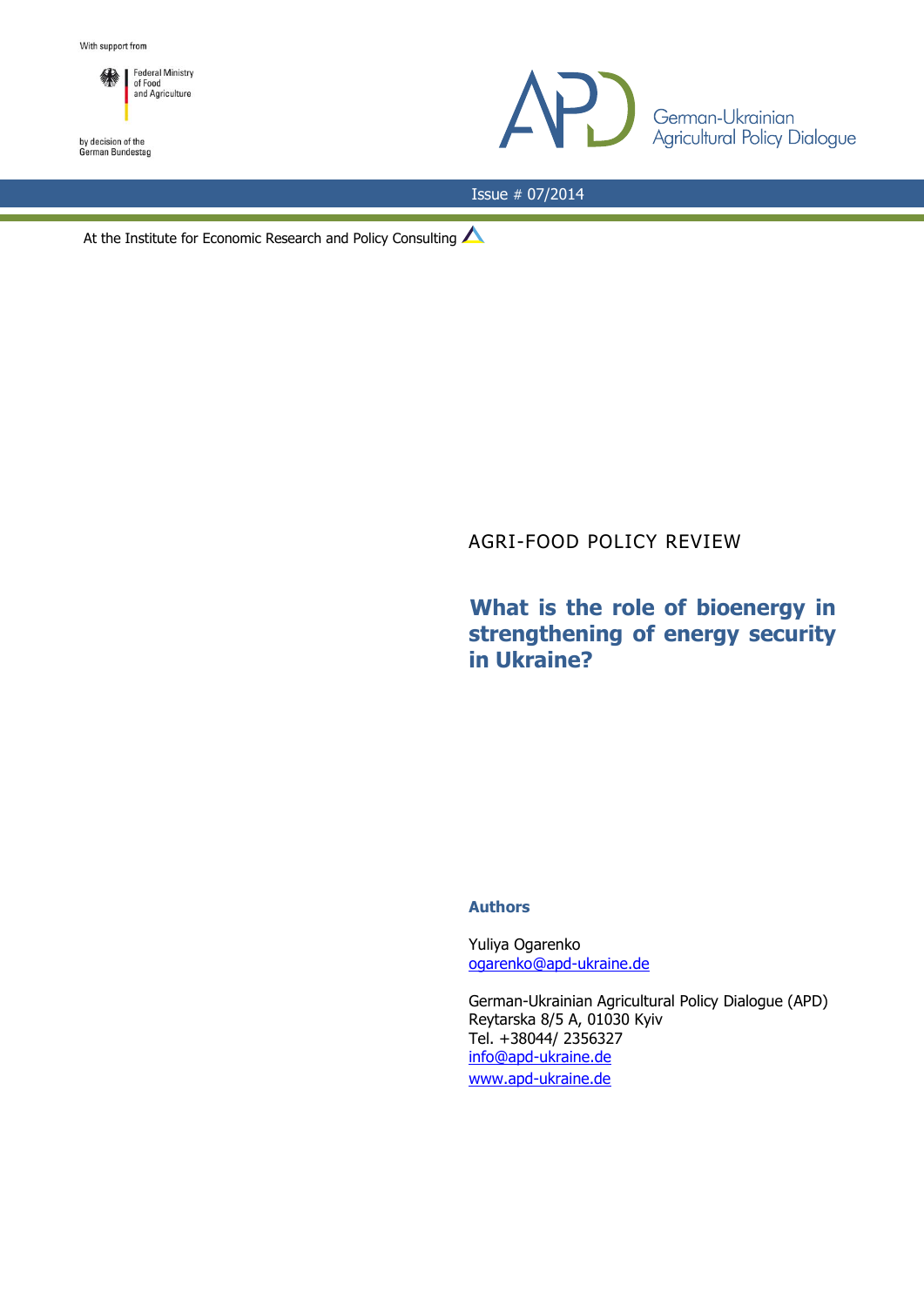**Pressing need for strengthening energy security improvement in the light of gas supplies cut off from Russia on the one hand and huge unexploited biomass potential on the other hand could significantly boost the growth of bioenergy sector of Ukraine in the next few years. In fact, Ukraine could use this opportunity and make a breakthrough in reducing its dependence from gas imports through increase of energy efficiency and development of alternative energy sources. Bioenergy in terms of the use of biogenic waste and production of energy crops could play an import role here.**

**Certain important steps in this direction are already made, however, further legislative changes are needed to eliminate barriers and implement incentives for bioenergy development in Ukraine.**

#### **Energy security challenge**

Political tensions between Russia and Ukraine increasingly affect economic cooperation between two countries. This resulted in trade disruptions in a number of economic sectors and resumed dispute over the terms of contract on gas supplies from Russia and transit over the territory of Ukraine. On the  $16<sup>th</sup>$  of June, Russia cut off gas supplies to Ukraine, while gas supplies to the EU countries via Ukrainian territory were preserved.

Although gas disputes between Russia and Ukraine occurred not for the first time (e. g., 2005/06, 2007/08, 2008/09, 2010), previously Ukrainian politicians did not undertake any serious steps<sup>1</sup> to strengthen energy security in the short-term. According to the Institute for  $21<sup>st</sup>$  Century Energy<sup>2</sup> Ukraine has the worst energy security index score<sup>3</sup> among large energy user group of countries.

This time Russia-Ukraine gas dispute seems to be more serious as both parties have mutual claims and filed lawsuits to the Stockholm court of arbitration, which is supposed to make an interim decision by the late 2014. Hence, Ukrainian

<u>.</u>

2 http://www.energyxxi.org/energy-security-risk-index politicians are now concerned about energy security of the country as never before.

On 4<sup>th</sup> of July, 2014, Verkhovna Rada approved the draft law #4117а on a special period (de facto emergency state) in fuel and energy complex of Ukraine<sup>4</sup> in the first reading. On the  $16<sup>th</sup>$  of August, the draft law #4116а on reforming of the gas pipeline system of Ukraine<sup>5</sup> was approved in the second reading and signed by the President on  $8<sup>th</sup>$ of September. Timely implementation of legislative changes initiated with these draft laws is required to ensure functioning of the economy and district heating systems under condition of limited gas supplies.

Cabinet of Ministers has already introduced a requirement for industry and utilities companies to reduce gas consumption by 30 % and by 10 % for state-funded institutions, which should be fulfilled during the period from August, 2014 to March, 2015. In addition, a number of important legislative amendments were approved and incentives developed to stimulate development of renewable energy sources, particularly bioenergy.

#### **Bioenergy potential**

According to Bioenergy Association of Ukraine  $(BAU)^6$ , the share of biomass in the gross final energy consumption of Ukraine is only 1.78 %. For comparison, average figure<sup>7</sup> for the EU-27 is 8.39 %.

 $1$  Despite developing plans for exploration of shale and offshore natural gas resources, which could considerably increase domestic gas production in the next 5-7 years.

<sup>3</sup> In 2012, Ukraine had Energy Security Risk Score at 2,250 (114% higher than the OECD average) and ranked 25th among large energy user group of countries.

<sup>4</sup> http://w1.c1.rada.gov.ua/pls/zweb2/webproc4\_1?pf3511=51 387

<sup>5</sup> http://w1.c1.rada.gov.ua/pls/zweb2/webproc4\_1?pf3511=51 386

<sup>6</sup> Estimated based on 2012 data. Source:

[http://www.uabio.org/img/files/docs/position-paper-uabio-9](http://www.uabio.org/img/files/docs/position-paper-uabio-9-en.pdf) [en.pdf](http://www.uabio.org/img/files/docs/position-paper-uabio-9-en.pdf)

<sup>7</sup> In Latvia and Finland the share of biomass in gross final energy consumption constitutes 28.1% and 27.6%, respectively), in Sweden and Estonia it is close to 26%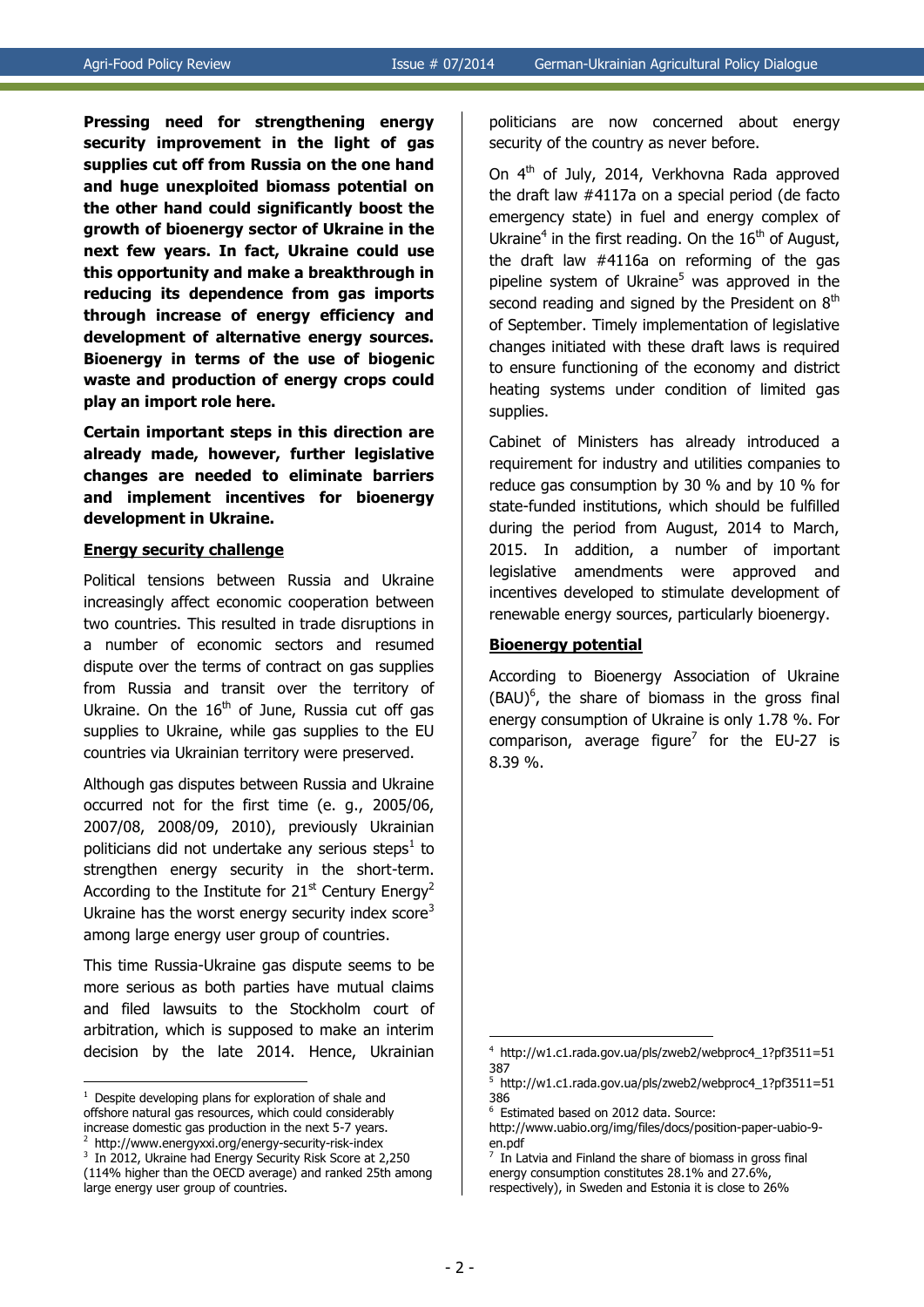### **Table 1.The use of biomass and biofuels for energy production in Ukraine (2012)**

|                                   | Annual<br>consumption* | ktce <sup>8</sup> | Share,<br>$\frac{0}{0}$ |
|-----------------------------------|------------------------|-------------------|-------------------------|
| <b>Straw</b>                      | $84$ kt <sup>9</sup>   | 43                | 2.0                     |
| Firewood                          | 1.7 million $m^3$      | 413               | 19.0                    |
| Wood biomass<br>(industrial use)  | 3.8 Mt                 | 1296              | 59.6                    |
| Sunflower husk                    | 627 kt                 | 343               | 15.8                    |
| <b>Bioethanol</b>                 | 52 kt                  | 48                | 2.2                     |
| <b>Biodiesel</b>                  | $\sim 0$               | ~ ∩               | $\sim 0$                |
| Biogas from<br>agricultural waste | 20 million $m3$        | 12                | 0.6                     |
| Landfill gas                      | 26 million $m3$        | 18                | 0.8                     |
| <b>Total</b>                      |                        | 2173              | 100%                    |

Source: Bioenergy Association of Ukraine

\* Consumption for energy production in Ukraine. Export of biomass granules/briquettes is not taken into account.

Overall, about 2 Mtce of energy is produced from biomass, lion's share of which is constituted by wood biomass (see Table 1.). At the same time, huge potential of energy production form agricultural wastes and residues, and energy crops are considerably unexploited.

According to IFC study<sup>10</sup> about 109 m t of wastes and residues (cereal straw, corn cobs and stalks, sunflower baskets, cattle manure, swine manure, poultry manure, food industry waste and other wastes) are generated in the agricultural complex annually and only 55 % of these residues are processed. The rest is either inefficiently utilised or disposed, which often has negative environmental consequences. Currently, only about 1 % of agricultural residues is used for energy purposes. It is estimated by the IFC experts that almost 20 m t more of agricultural residues and wastes could be used for economically viable energy projects (payback period up to 5 years), which could cumulatively provide up to 9 Mtce (73 TWh)<sup>11</sup> of energy and save up to 8 bln  $m<sup>3</sup>$  of gas annually (equals to 25 % of gas imported from

1

Russia in 2012). However, more than EUR 2 bln of investments will be required to utilise this potential.

# **Table 2. Energy potential of biomass in Ukraine, 2013**

|                                 | <b>Mtce</b> |
|---------------------------------|-------------|
| Straw of grain crops            | 4.54        |
| Straw of rape                   | 0.84        |
| Corn stalks and cobs            | 4.39        |
| Sunflower<br>stalks and heads   | 1.72        |
| Secondary agricultural residues | 1.13        |
| Wood                            | 1.77        |
| <b>Biodiesel</b>                | 0.47        |
| Bioethanol                      | 0.99        |
| <b>Biogas</b>                   | 0.97        |
| Landfill gas                    | 0.26        |
| Sewage gas                      | 0.27        |
| Energy crops:                   | 9.96        |
| Peat                            | 0.40        |
| Total                           | 27.71       |

Source: Bioenergy Association of Ukraine

It should be noted that biomass potential varies from year to year depending on the harvest. Considering that there is tendency of crop productivity growth, amount of crop residues also increases. According to the BAU, energy potential of agricultural residues estimated based on 2013 data (record grain harvest at 63 m t) is at 11 Mtce. Moreover, potential of energy crops, which could be grown at degraded agricultural lands, is calculated at 10 Mtce. Table 2 illustrates economic potential of different types of biomass in Ukraine. Overall, total biomass potential is estimated at about 28 Mtce, while only 8-10 % of it is currently used.

BAU experts estimated that the share of biomass in gross final energy consumption could increase from 1.78 % in 2011 to 4.3 % by 2020 and to 10 % by 2030. Moreover, 3.5 bln  $m<sup>3</sup>$  of natural gas<sup>12</sup> (7 % from total gas consumption) for heat

 $8$  ktce – thousand tons of coal equivalent.

<sup>&</sup>lt;sup>9</sup> kt - thousand tons.

<sup>&</sup>lt;sup>10</sup> www.uabio.org/img/files/news/pdf/waste-agro-complex-2013.pdf

<sup>&</sup>lt;sup>11</sup> This is equivalent to 25% of energy use by industry.

 $12$  For comparison, agricultural sector currently needs about 2.5 bln  $m<sup>3</sup>$  of natural gas annually.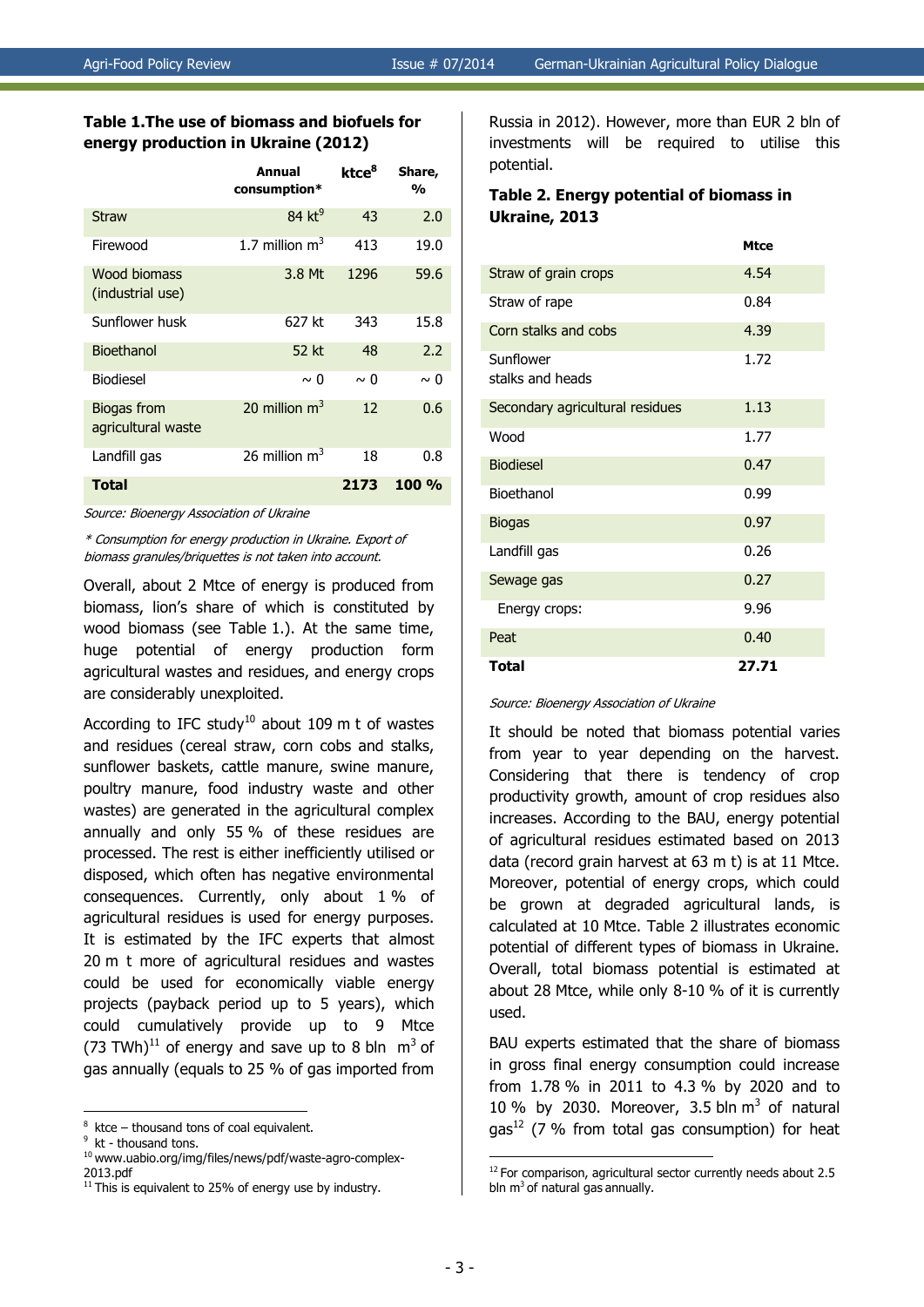production could be substituted with biomass annually by 2020 and 7.5 bln  $m<sup>3</sup>$  (15% from total gas consumption) – by 2030.

#### **Legislative incentives**

The complex plan of measures for gradual replacement of natural gas with other fuels in the industry, state and commercial institutions, and housing sector was developed by the Ministry of Energy and Coal of Ukraine based on proposals of the Bioenergy Association of Ukraine. The plan was approved at the conciliation meeting of all relevant executive bodies (e.g., Ministry of Finance, Ministry of Regional Development, National Electricity Regulatory Commission, etc.) and submitted for consideration to the Cabinet of Ministers of Ukraine.

The complex plan contains 15 measures including correction of legislative limitations discussed in detail in AFPR#8/2013<sup>13</sup> (approval of more precise definition of "biomass", elimination of local component requirement, increase of green tariffs for biogas projects, etc.) and new incentives to facilitate substitution of natural gas with other types of energy.

The draft plan is not yet approved by the Cabinet of Ministers'; however, two measures are already implemented at the legislative level. One of this is amendments to the state standard (DBN) В.1.2-  $16:2013^{14}$  on the definition of the class of consequences (liability) and complexity category of construction objects, which came into effect on  $1<sup>st</sup>$ of July, 2014. The requirement on automatic assignment of the  $5<sup>th</sup>$  category of complexity to highly environmentally dangerous projects (including bioenergy projects) is cancelled. The category of object will be now determined based on possible consequences of a theoretical equipment failure at the object. This means that biofuel boilers will be assigned a third category of complexity in most cases, which greatly simplifies

1

requirements at project development stage, obtaining permits and commissioning of the object.

A promising incentive is introduced with the Cabinet of Ministers' Resolution#293<sup>15</sup>, which envisions compensation of the difference between heat tariffs for households and heat production costs (including marginal profitability of up to 21 %) for private companies, which use other than gas types of fuel and energy (including biomass, electricity, coal) for heat production. At the moment, heat tariffs for households are about three times lower than the market heat price (based on the price of imported gas) and the difference is compensated to district heating companies from the budget. Cabinet of Ministers' incentive effectively reallocates state subsidy for gas to other types of energy used for heat production.

The resolution will come into effect on  $1<sup>st</sup>$  of October, 2014. Considering that reconstruction of existing power plants or construction of new ones will take certain time, it is unlikely that this incentive will help to substitute considerable amount of gas by the nearest heating season. However, next year investments in gassubstitution projects could boost if investors will see that the scheme is working effectively and compensation from the budget for heat producers is allocated transparently and smoothly.

One of the prominent disadvantages of this initiative is that it equally supports substitution of gas with any other types of energy regardless of their efficiency and environmental impacts. In particular, coal production is heavily subsidised by the government and its extraction and combustion causes environmental pollution. Substitution of gas with electricity for heating purposes is an inefficient solution since a lot of energy is lost during generation process and transmission. Although the urgency of gas substitution measures is clear, it would be more rational to limit this incentive to renewable energy projects.

In addition to a number of stimulating legislative initiatives described above, Verkhovan Rada also

<sup>13</sup> apd-ukraine.de/wp-

content/uploads/2013/11/APD\_AFPR\_8\_2013\_eng.pdf <sup>14</sup> http://www.minregion.gov.ua/building/tehnichneregulyuvannya-ta-naukovo-tehnichniyrozvitok/standartizaczija/nakazi-pro-priynyattya-taskasuvannya-nacionalnih-standartiv-u-sferi-budivnictva- vidomosti-dp-ukrarhbudinform-schodo-vidannya-n-11099/nakaz-minregionu-ukrayini-vid-12-05-2014-n-135-propriynyattya-zmini-n-1-dstu-n-b-v-1-2-16-2013-viznachennya-

klasu-naslidkiv-vid-64872/

<sup>15</sup> http://zakon4.rada.gov.ua/laws/show/293-2014-%D0%BF